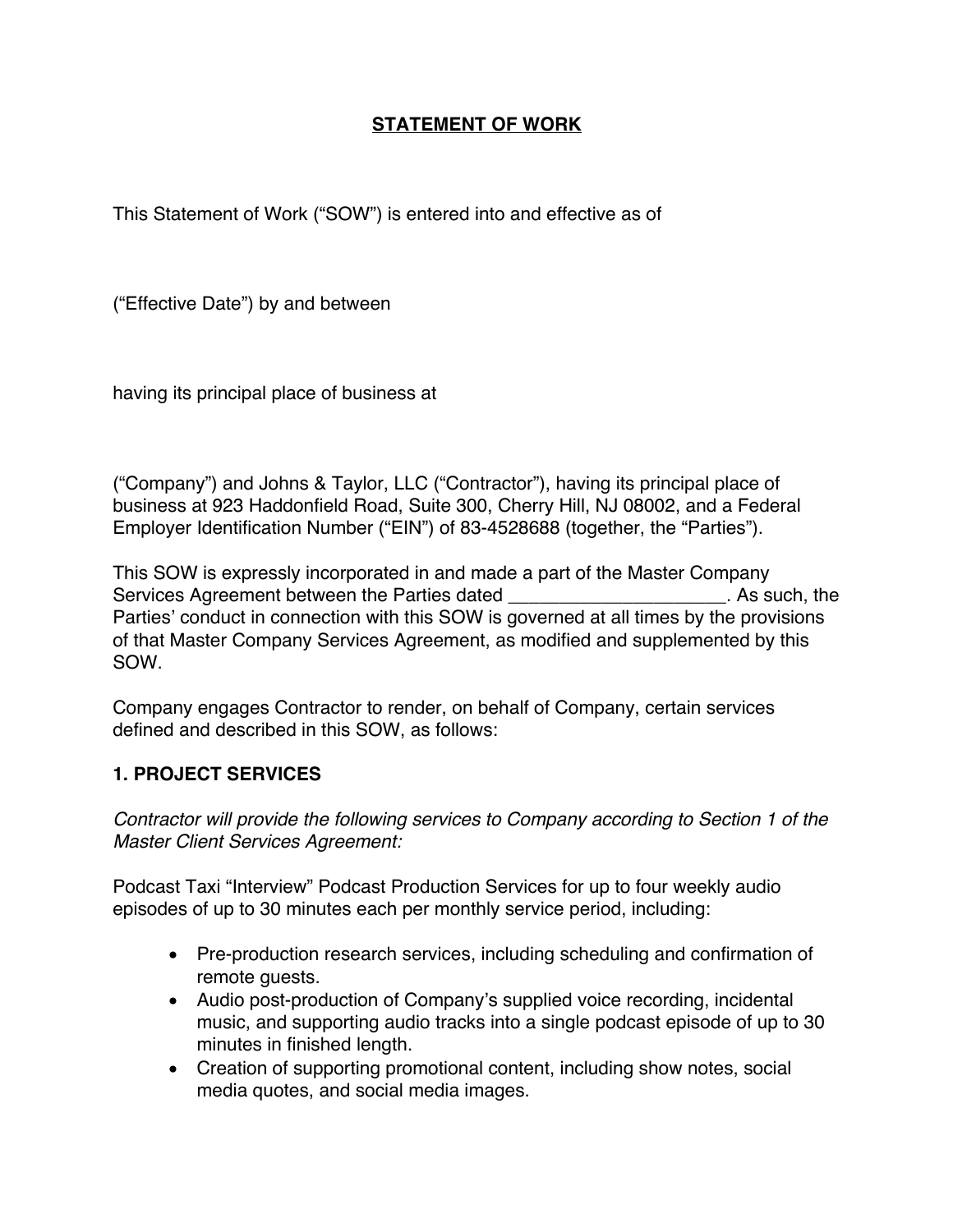• Staging of finished episode, show notes, and images on the Company's supplied publishing platform.

Contractor will appoint a project manager to coordinate receipt of Company-submitted production elements. The project manager will supply deadlines and milestones for at least four future episodes.

Although the Contractor's process is optimized for weekly-distributed productions, the Contractor strongly recommends a production lead time of 2-4 weeks to avoid interruption of weekly delivery to end users. The Contractor will advise Company in advance of staff vacations and other scheduled events that may impact routine production. In rare instances, the production schedule may require the Company to deliver required assets for more than one episode within a single calendar week.

A typical production schedule will require the Company to deliver all required audio assets for a specific episode before an agreed-upon deadline. The Contractor will make every effort to deliver a finished episode before 11pm Eastern U.S. Time on the second business day following the receipt of required assets.

The first episode produced under this SOW can be re-edited at no additional charge and delivered on the second business day following receipt of consolidated Company feedback. For subsequent episodes, re-edits based on editorial, non-technical feedback are subject to additional fees to be specified under a Change Order.

Delivered episodes will be edited to a maximum run time of 30 minutes. In the Contractor's experience, very long monologues or interviews perform more effectively when split into multiple episodes or segments. Should the Company require a single episode to run longer than 30 minutes, the project manager will issue a Change Order for custom production services.

## **2. TERM**

The term of this SOW is from the Effective Date written above (unless this SOW or the Master Company Services Agreement is terminated sooner according to the terms of Section 3 of the Master Company Services Agreement), or until a period of one year passes, at which point both Parties will be required to renew the Master Company Services Agreement and accompanying SOWs if they so desire. Either party may terminate this agreement at any point in time by providing 7 (seven) calendar days notice to the other party. Contractor will retain any fees paid to date, including those of the current month, and Company will not be billed again.

# **3. COMPENSATION**